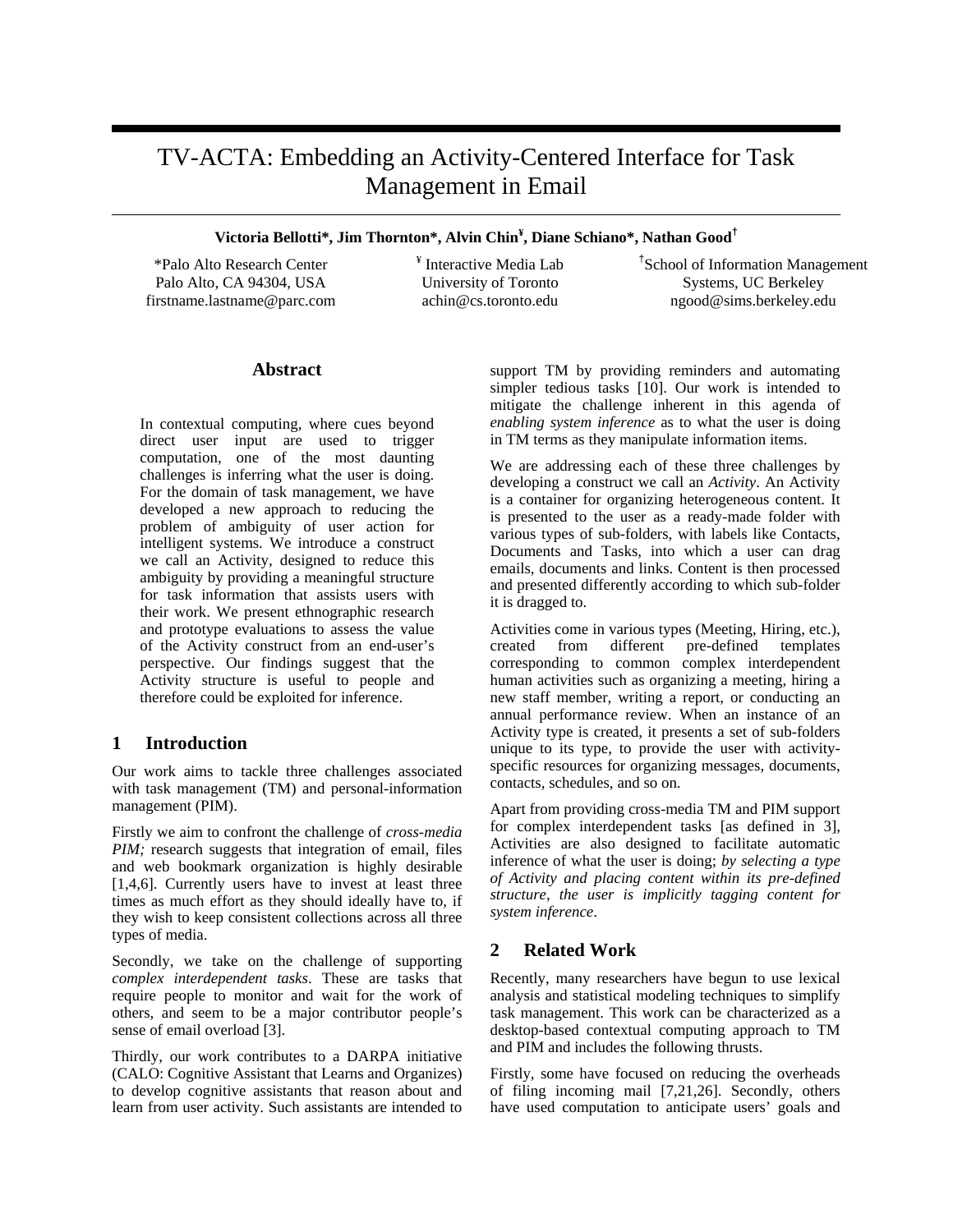provide mechanisms for system initiative in office tasks such as calendaring. [9,15,19]. Thirdly, we have seen attempts to identify task activity from analyzing the contents of emails, links and documents or collections or sequences of these that people are working on [12,20,25,30].

The approaches cited above all adopt a largely datadriven approach to inferring task-related properties of human action. We propose that, at least for GUI-based activities, this approach can be augmented with explicit, activity-based UIs for TM and PIM that can reduce uncertainty in making inferences about human behavior. By adding content to and manipulating it within a system-structured Activity, the user provides useful metadata to the system.

We contrast our work with content grouping tools [e.g., 17,28]. While grouping usefully allows users to gather together activity-related content and resources, it provides no system-interpretable semantics that can characterize the type of work the user is doing. To the system, any grouping is semantically equivalent to any other grouping.

Our work is somewhat related to the established domain of Workflow Management (WFM) technologies [14]. WFM system-supported processes are pre-defined to capture regularities of enterprise work and users are required to follow particular sequences of actions. However, work is only truly supported when it can be more or less routinely carried out the same way each time, leading to criticisms of inflexibility and attempts to soften the tyranny of centrally imposed structure on work practice [5, 11].

By contrast, activity-centered "ad hoc workflow" and groupware tools provide far greater freedom for users to create their own process representations through shared resources that can include user-generated knowledge about process. A good example is the Unified Activity Management (UAM) approach of Moran and his colleagues at IBM [22, 23].

Our own approach is similar to and distinguishable from Workflow and UAM in the following ways:

- Like WFM but unlike UAM, we anticipate regularities of commonly performed tasks.
- Unlike WFM but like UAM, we do not impose any sequences of actions on our users. Our structures are purely for organizing content, not enforcing procedures.
- Unlike WFM and UAM:
	- o We do not require that users share any software with their collaborators.
	- o Our software is deeply embedded in an existing common email client, (presently Microsoft Outlook™). This is because much knowledge work is received and executed through email [13]

and users are resistant to trying new clients (especially prototypes) because they need ongoing access to legacy content from their old client [1].

o Our software is specifically designed to explore the provision of pre-determined structures for user collections of content in order to assist machine inference about human activity.

# **3 Key Questions**

Our design decisions raise two specific questions that we need to test in evaluation with users:

- 1. Will users adopt system-generated structures in preference to their idiosyncratic PIM styles?
- 2. Can we provide an incentive for users to label their content to facilitate machine inference?

These questions are addressed in the remainder of this paper, along with several other critical design issues. We begin by introducing our design ideas and then present findings from fieldwork that both motivated and evaluated the results of our design work.

# **4 Activity Constructs: Contextualizing Information and Human Action**

We begin this section on our approach to supporting TM and PIM by explaining our current prototype system, which conveys the basic Activity idea. We then go on to discuss the broader design issues that we are exploring.

# **4.1 Implementing Activities**

We have implemented a prototype called TV-ACTA that combines a to-do list, TaskVista (TV) with an Activity-Centered Task Assistant (ACTA) embedded in Outlook. At this stage TV-ACTA has no intelligent back-end; our principal goal so far has been to answer the two key questions introduced above before proceeding further.

TV (see Figure 1) is an electronic to-do list [2], which is intended to be used for email and non-email to-dos. The idea with respect to email is that short term to-dos reside as messages in the in-box as always, but when the user wishes to clean out her inbox, she can drag a message to TV where it may reside until it is dealt with. The user can also type in text to-dos in a field at the top of TV or drag items such as documents from her desktop to become to-dos. Clicking on a to-do opens an Outlook task pane, if it was typed in, or else opens an item that was dragged in.

The user creates an ACTA Activity directly from TV, or may convert an existing email, file, or typed-in to-do on the list into an Activity if it becomes clear that the ongoing task is becoming complex enough to justify creating a collection of content. The user can either use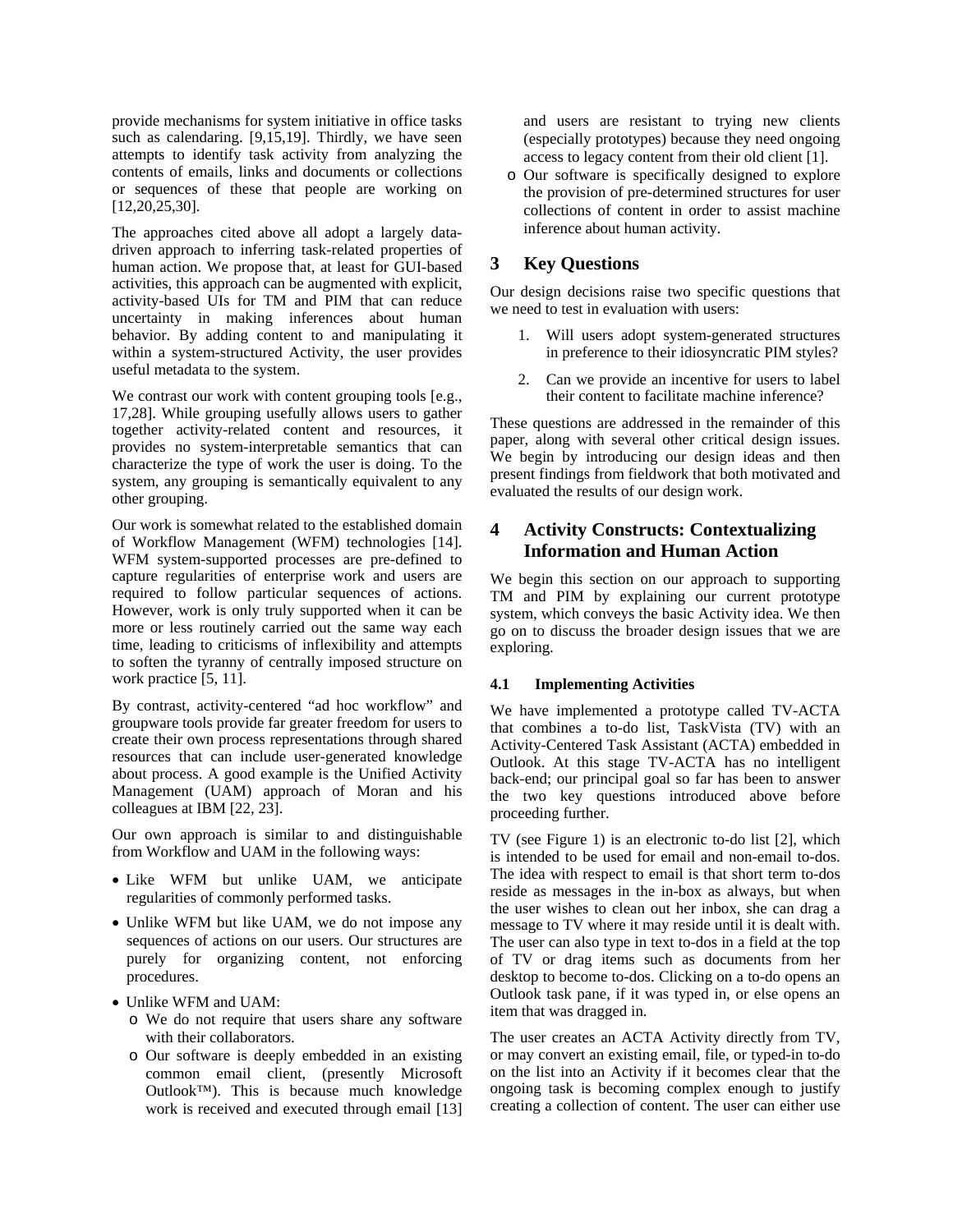| Bv deadline               |  |
|---------------------------|--|
| <b>Xerox UbDocs</b>       |  |
| WTO Come Help Us          |  |
| PlayOn Review             |  |
| Innovation Workshop_      |  |
| M-Lead                    |  |
| 20060904-D-               |  |
| AAAI 2007 Spring          |  |
| KDI-VISIT-OCTOBER         |  |
| <b>PLACE</b>              |  |
| <b>MBARI</b>              |  |
| Context Reading_          |  |
| <b>Hire UCA Candidate</b> |  |
| PIM2006 - a SIGIR_        |  |
| Masazumi Ishii -_         |  |
| External Examiner         |  |
| <b>Hire Engineers</b>     |  |
| <b>TFST</b>               |  |
| <b>AMICI</b>              |  |
| <b>Onion</b>              |  |
| P-Lead                    |  |
| F-Demonstration           |  |
| Kimiko                    |  |
| Distinguished Visitors    |  |
| Check Grant DBs           |  |
| List/Launch Paper         |  |
| External Web Pages        |  |
| Talk to Tracy King        |  |
| Update publications for   |  |

Figure 1. TV, an electronic todo list from which Activities can be launched

a menu to choose from different Activity templates or drag a second item onto an existing to-do to create a Generic Activity which can

later be converted to a specialized type if need be. A todo turns blue when it becomes an Activity and a corresponding folder collection automatically appears in the Outlook folders list (see Figure 2) for the user to place content in. Just as a user might have different folder instances for different projects, the user creates different Activity instances for different work activities.

An instance of an ACTA Activity is presented as a folder with the same name as the TV item. It contains ready-made Components (presented as subfolders) that can be used to collect information related to a complex task. Figure 2 shows the folder list view of the three Activity types we have so far implemented; *Generic*, *Interview* and *Meeting* (all figures show real Activities created and used by one of the authors of this paper, so some names and addresses are grayed out for privacy reasons).

Various special purpose subfolders called Components (Figure 2) are drag-and-drop targets and containers for different types of information within an Activity:

• *Generic Activities* have only the common Components that are shared by all Activity types.



**BED?** Figure 2. ACTA Activities

 $\overline{\mathbf{v}}$ 

components in Outlook folder list

El **El Innovation Workshop** | Meeting]

**X** Tasks

 $\epsilon$ 

All Folders

- *Correspondence* is similar to a normal email folder and collects all email added to the Activity. When an email message is added to Correspondence, ACTA extracts contacts, documents and links to add to the *Contacts* and *Documents* Components.
- *Contacts* (Figure 3) collects email addresses as the user adds messages to the Activity and looks them up and synchronizes them with Outlook's contact database (the user can exclude or delete addresses if he chooses).
- *Documents* (Figure 4) collects documents and links from messages and these can be opened from this Component's viewer.
- *Scratch Pad* is used for typing notes particular to the Activity (e.g., references for papers to read).
- *Tasks* contains to-dos specific to the Activity and new tasks are created by dragging in email messages or typing into a "New" field.

*Meeting Activities* have some special Components:

- *Agenda* is a special-purpose drag-anddrop agenda creation and presenter assignment tool. It can be published to and re-synchronized with a shared Outlook calendar. It can also be included in an editable email message addressed to attendees or presenters at the touch of a button.
- *Attendees* is a place to drag contacts to appear in the Agenda.
- *Final Materials* is a place to drag presentations and handouts that will appear in the Agenda, from which they can be opened.
- *Forms* contains links to forms that are useful for organizing the Activity such as links to catering and expense forms (this Component is ultimately intended to be customizable).
- *Venue* presents a map view of the location (the address can be typed in here or in the agenda).

*Interview Activities* have other special Components:

- *Candidates* is for the contact listings of candidates for a position to which the Activity relates.
- *Interview Schedule* is created for a candidate when the user selects an option to "Schedule Candidate" in the Candidates Component. It is created from a setup widget that allows parameters to be specified such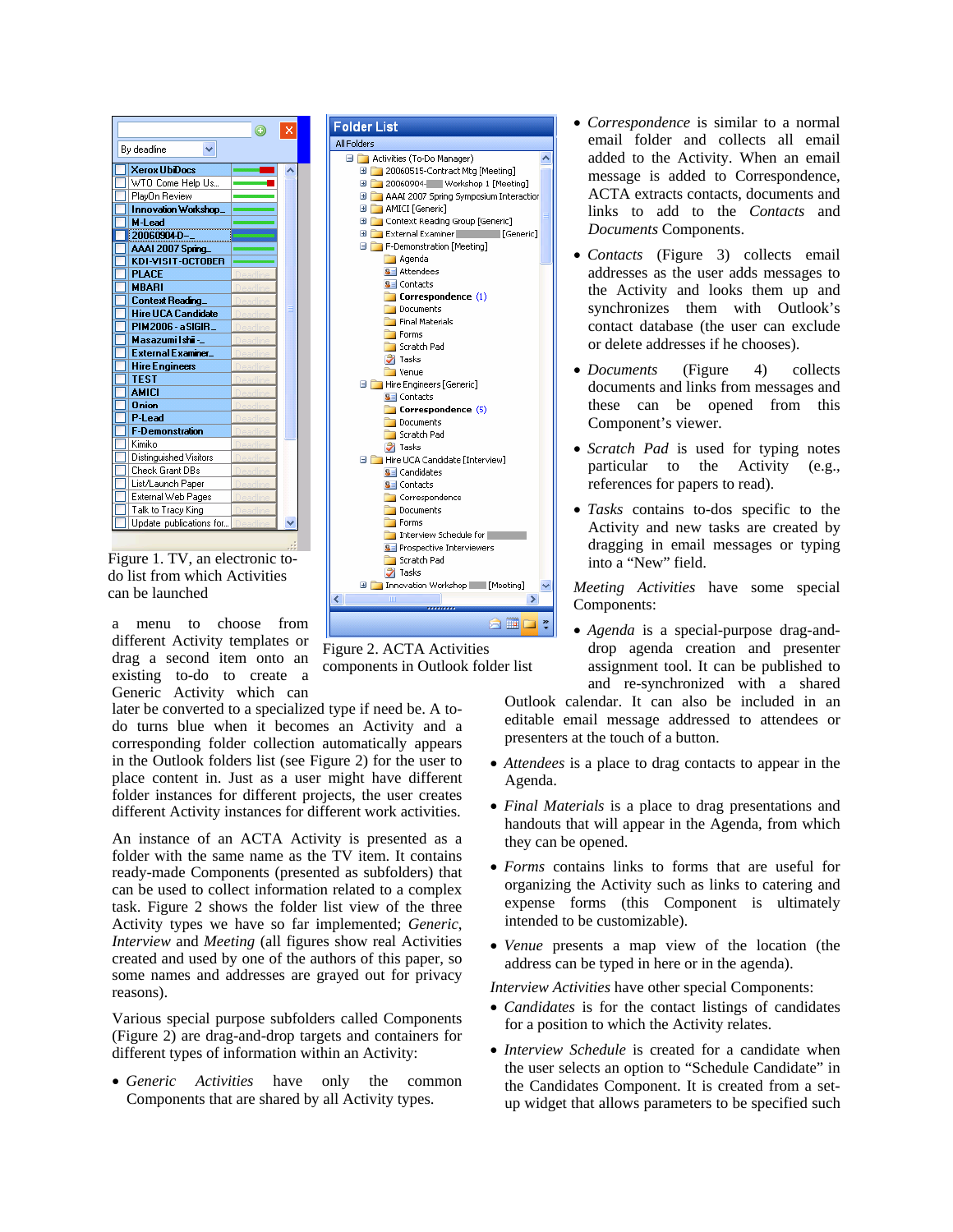| <b>Print Email Selected</b><br>Combine Contacts                 |                                        |                                                |                |                         |
|-----------------------------------------------------------------|----------------------------------------|------------------------------------------------|----------------|-------------------------|
| <b>Folder List</b>                                              | Look for:                              | ▼ Search In ▼ Contacts                         | Find Now Clear | Options <b>x</b>        |
| All Folders                                                     | <b>Contacts</b>                        |                                                |                | $\overline{\mathbf{s}}$ |
| Activities (To-Do Manager)<br>El 20060515-Contract Mtg [Meetir] | Full Name                              | E-mail Business P Mobile Ph Home Phone Company |                | Office Loca<br>Business |
| <b>El 20060904-D-- Workshop 1 [Mee</b>                          | <b>Bo Begole</b>                       | beg 650 812 4                                  | PARC           | 2232                    |
| El AAAI 2007 Spring Symposium In                                | David Weinerth                         | Dav 650 812 4                                  |                | 2130                    |
| AMICI [Generic]                                                 | Ignacio Solis                          | isoli                                          |                |                         |
| $S =$ Contacts                                                  | Jose Garcia-Luna-Aceves iigl 650 812 4 |                                                |                | 2160                    |
| Correspondence                                                  | Marc Mosko                             | Mar                                            |                |                         |
| Documents                                                       | Peggy Szymanski                        | Peq                                            |                |                         |
| Scratch Pad                                                     | Teresa Lunt I                          | tlun 650 812 4                                 | PARC           | 2136                    |
| <b>Tasks</b>                                                    | Van Jacobson                           | Van                                            |                |                         |
| Context Reading Group [Generi]<br>田口                            |                                        |                                                |                |                         |

Figure 3. Contacts in an Activity, extracted from emails and matched with Outlook contacts

| <b>Folder List</b>                                                                                                                                                                                                                              | <b>Documents</b>                                          |                                 |                |          |      |     |             |
|-------------------------------------------------------------------------------------------------------------------------------------------------------------------------------------------------------------------------------------------------|-----------------------------------------------------------|---------------------------------|----------------|----------|------|-----|-------------|
| All Folders                                                                                                                                                                                                                                     | File Name / Link "itle                                    | Notes                           | Type           | Date     | From | Due | St          |
| 日时<br>@parc.com<br>Activities (To-Do Manager)<br>El 20060515-Contract Mtg [Meeting]<br>AAAI 2007 Spring Symposium Inter-<br><b>El Context Reading Group [Generic]</b><br>8   Contacts<br>Correspondence (1)<br>Documents<br>Scratch Pad<br>asks | http://parcweb.parc.xerox.com/obj: READING GROUF WEB SITE |                                 | Link           |          | @p   |     | None        |
|                                                                                                                                                                                                                                                 | aaa06<br><b>W</b>                                         | Sensor-Based Understanding of D | Unknown        | 6/26/200 | @p   |     | None        |
|                                                                                                                                                                                                                                                 | KieldskovJesper-AugmentingTheC                            |                                 | <b>Unknown</b> |          | @p., |     | None        |
|                                                                                                                                                                                                                                                 | http://calendar.yahoo.com/begolej<br>P)                   |                                 | Link           |          | @p   |     | None        |
|                                                                                                                                                                                                                                                 | http://www.itconversations.com/                           |                                 | Link           |          | @p   |     | None        |
|                                                                                                                                                                                                                                                 | http://conferences.orellynet.com<br><b>Patro</b>          |                                 | Link           |          | @p   |     | None        |
|                                                                                                                                                                                                                                                 | Adomavicius-IncorporatingContex                           |                                 | <b>Unknown</b> |          |      |     | None        |
|                                                                                                                                                                                                                                                 | JonesQuentin2004-PuttingSystem Putting Systems into Place |                                 | <b>Unknown</b> | 5/12/200 |      |     | None        |
|                                                                                                                                                                                                                                                 | Jones-ChallengesAndOpportunitie<br>leg-                   |                                 | Linknown       |          | @n   |     | <b>None</b> |

Figure 4. Documents in an Activity, extracted from emails or dragged from desktop or folder

as the date, start time and so on. Once the schedule is created, the user can drag interviewers into and between slots. The schedule can be published to a shared Outlook calendar if interviewers prefer to choose their own slot in the schedule. It can also be sent to interviewers in text form via a single button to create the addressed message.

• *Prospective Interviewers* is for contacts who might interview the Candidate. They appear in the Interview Schedule and can be dragged to its slots.

# **4.2 Implementation Issues**

Our current TV-ACTA prototype is implemented as an add-in to Microsoft Outlook™, relying on its extensibility and customization features to enable the to-do list and embedded Activity components we have described. The visible UI additions are created in three ways. First, tabular views such as those in Figure 3 are created through Outlook's programmable view customization for folders plus custom toolbar controls. Second, some component folders, such as Venue, are implemented with an HTML page, exploiting Outlook's folder home page feature. Finally, we have added just a few custom window and dialog box types such as the TV window in Figure 1. Much of the behavior of TV-ACTA is triggered by Outlook event notifications. For example, upon user drag of a mail message into a component folder, TV-ACTA receives event notifications that cause it to do such things as saving contacts from the recipient addresses and extracting documents. In a variety of cases, TV-ACTA overrides

items such as Tasks are used wherever that makes sense, but often TV-ACTA also stores data in custom fields or hidden items, in the normal manner of Outlook add-ins. TV-ACTA is written in C# plus small amounts of HTML and script code. In addition to Outlook it relies upon the .NET framework, the Redemption library for Outlook access [29], and some third-party GUI components.

or alters the default behavior of Outlook, such as by handling the drag of a contact from one activity to another so that it is effectively a copy rather than the move that would be the native Outlook outcome. All persistent data is stored in the user's Exchange MAPI store, so features like offline operation work as expected. Standard Outlook

The biggest implementation challenges involve working around the limitations of Outlook as a platform. Outlook does not allow customization of everything we would like and some useful customizations do not work cleanly. For example, we can display custom fields in a custom tabular view, but editing of those fields in-line rarely works as a user would expect. Another challenge is to exploit the available event notifications to figure out what is going on, control Outlook, and avoid infinite loops. Finally, there are many performance challenges especially because the simple ways to work with data using Outlook APIs are inefficient. These are all areas that need work to improve usability, and we have learned much from the experiences of users so far that will inform redesign.

The major design challenge is to support a wide variety of users in their varied, complex tasks. To make this feasible, we must create a compositional architecture for reusing functionality so that new Activities can be supported without significant programming. We are focusing on customizable component types as the basic building blocks. Our experience so far suggests that this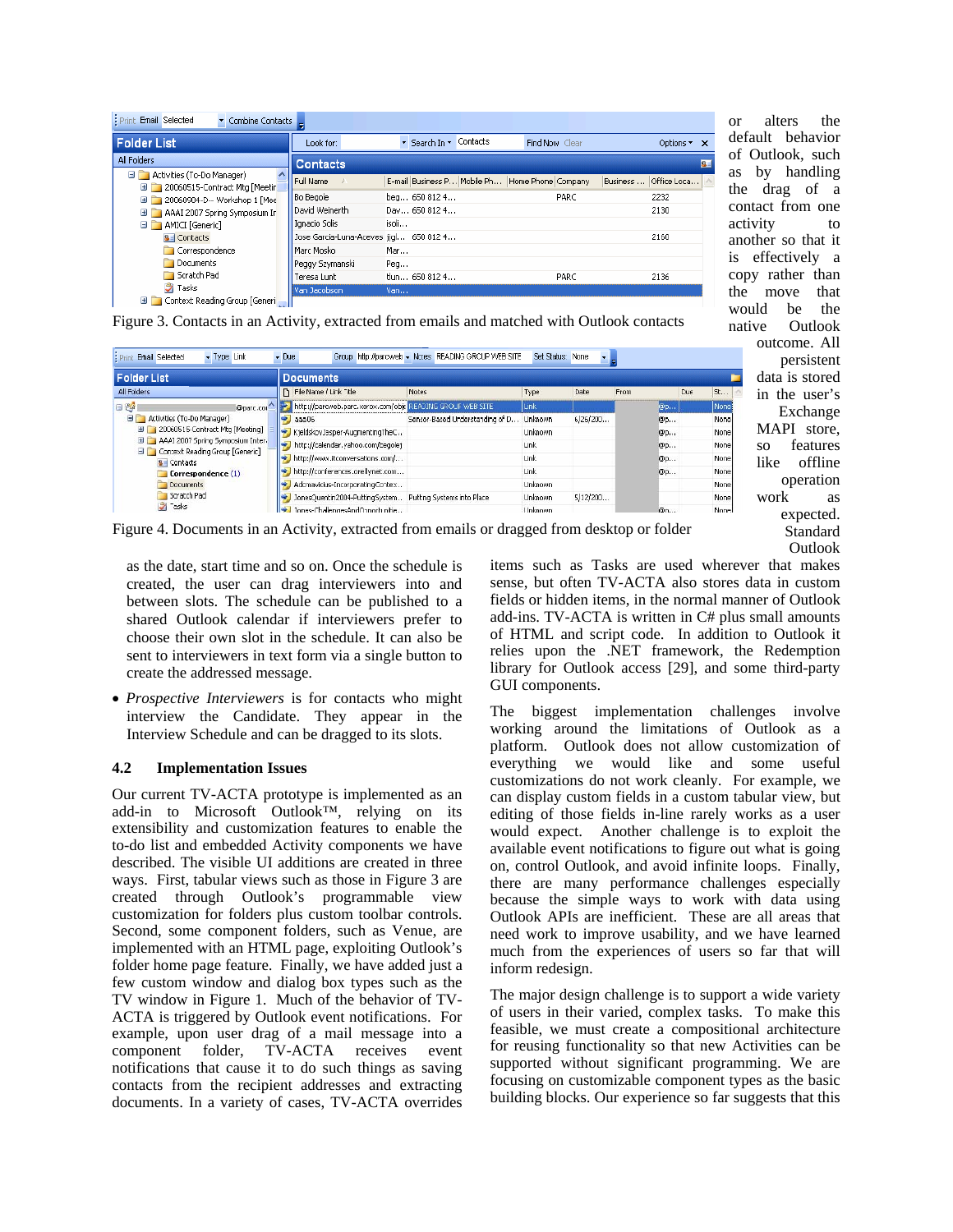is a promising approach but much remains to be done to make it possible for end users to create their own new Activity structures.

#### **4.3 General Design Issues**

### **4.3.1 Embedding Cross-Media TM and PIM in Email**

Our design is informed by research into TM and PIM that suggests that knowledge workers in many professions tend to spend a great deal of time working from their email and need TM and PIM resources to be tightly integrated with email work [1,4,6,13]. Based upon this, we integrated ACTA tightly with Outlook because it is a common email client with a relatively open architecture allowing add-ins and customizations. While we lost some flexibility in implementation, we were able to use Outlook's existing data structures such as contacts and tasks; for example TV stores its to-dos in Outlook's tasks database.

# **4.3.2 Complex Interdependent Tasks: From Email to To-Dos to Activities**

We designed ACTA to support complex interdependent tasks, which are hard to keep track of in email [3]. They cannot be executed immediately because they are waiting on work to be done by others, which must be tracked and managed by the task's owner. To-do lists tend to be used more for postponed to-dos [2], whereas the email inbox is the de facto to-do list for tasks that came in email [1, 31]. A postponed to-do item may end up in either or both places depending on circumstances (for example, a user wishing to avoid losing an email that can't be dealt with immediately may move it to a to-do list from her overcrowded inbox).

We envisaged that the lifecycle of a to-do representing a complex interdependent task might be: To arrive in the inbox; to be postponed when it cannot be responded to; to then be moved to the to-do list; and finally to be promoted to an Activity if it becomes complex enough to demand an entire collection of messages and other content. This motivated the pairing of TV and ACTA in our design.

# **4.3.3 From Unstructured Work to Pre-Defined Structure**

One of the two key questions associated with our work is, 'Will users adopt system-generated structures in preference to their idiosyncratic PIM styles?' While this is something we are trying to determine empirically, we take seriously the idea that prematurely imposing structure on work can make a system impossible to use. In the words of Shipman and Marshall, *"Users are hesitant about formalization because of a fear of prematurely committing to a specific perspective on their tasks."* [27]. For this reason, we allow users to

gradually evolve to-dos into Generic Activities and then, if they choose, to type an Activity. The reward to the user for increasing the specificity and formality of definitions is to obtain more activity-specific resources, but with ACTA, they need not commit early or indeed ever.

# **4.3.4 Using Activities to Get Users to Tell us What They are Doing**

The second key question our work raises is, 'Can we provide an incentive for users to label their content to facilitate machine inference?' Given the current tools, most people file useful electronic items for future use [6,13,24] and reuse email either in the inbox or stored in folders to support prospective tasks [3,16], although this is not well supported by current email clients [1,3,16,31]. When users create these folders and subfolders they imbue them with personal meaning [18]. Every time they drag an item into one of these folders (or some other PIM or TM resource) the cognitive and manual effort that they invest in characterizing the item and dragging it somewhere is wasted from a system perspective. However, we believe this user effort could be 'hijacked' for content labeling.

This labeling problem is solved in a related system, TaskTracer, [12,30] by requiring users to enter a description term for their current task as they manipulate files. This explicit term (while active) is attached to all the items that are touched until the user enters a new term. The idea is to tag items to allow the user to easily find all the content associated with a task, no matter where it is. However, this is at the expense of that user having to remember to keep explicitly telling the system what he is doing.

By contrast, our trick is to get users to implicitly inform the system of what they are doing whenever they drag an item to a specific Component in some Activity. In this way, they invest that decision-making and filing effort in fleshing out a system schema that can be used to reason about the information items and support user activity. So we provide a pre-designed organizational structure that is richer and more helpful for the task than generic folders, and that the system 'understands' as being a coherent user activity *of some type*. This requires no additional labeling step for the user.

Activities accept email messages, links and files. However, they are more than just heterogeneous folders. Components offer diverse structured views onto content that users have added. A user can also attach metadata (that an inferencing back-end might be able to use) while maintaining links to source items. For example, a user might drag an email message from someone accepting a meeting invitation into a Meeting Attendees Component, whereupon a new contact will be created for that sender and added to the Attendees list. She might mark the attendee's status as 'attending'.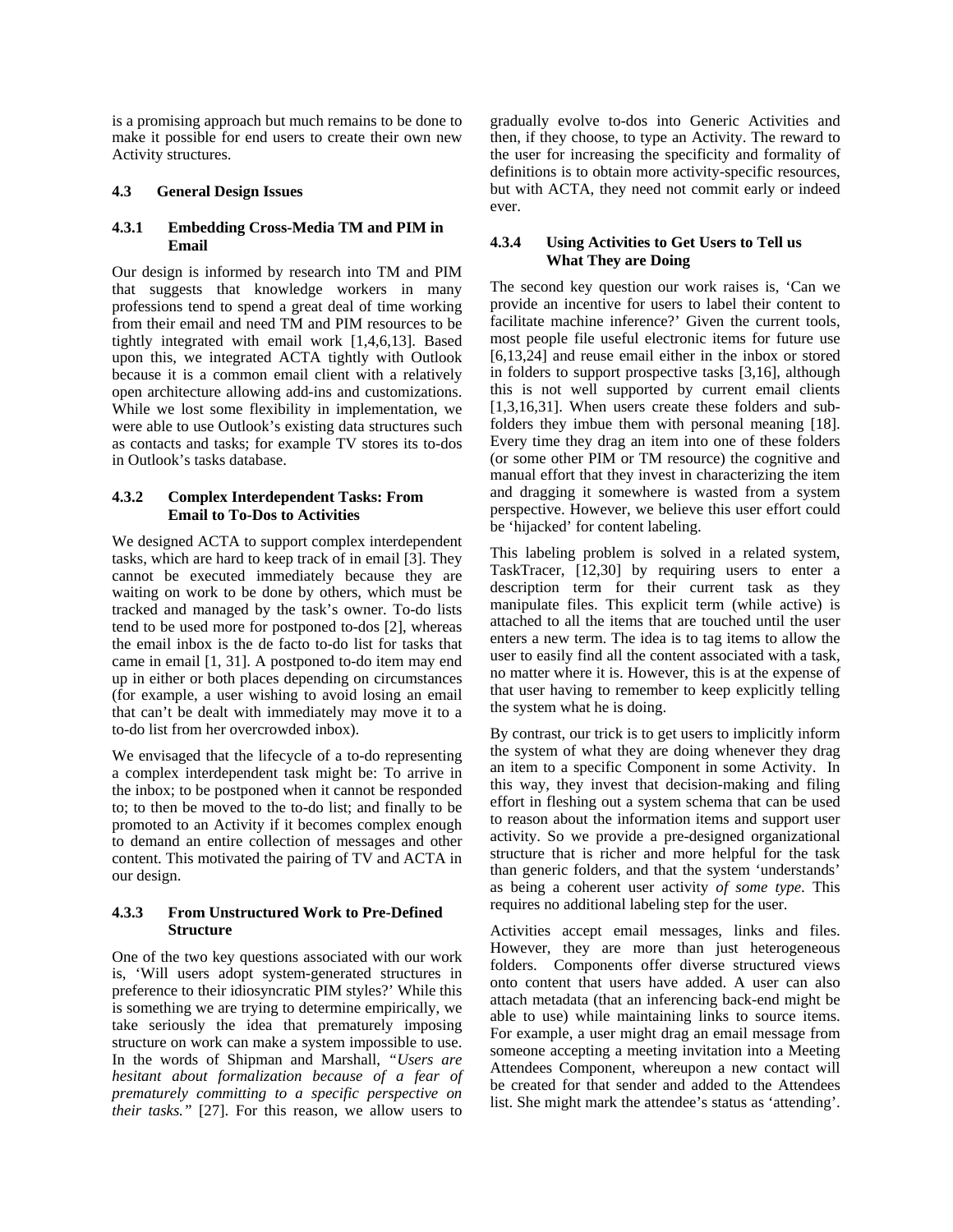But, since the contact item is still connected to the message from which it came, she can also simply open the original email from the attendee at any time to inspect what he actually said about attending.

To summarize, *the significance of Activities and their Components is that they entail pre-determined semantics valuable to both the user and the system*:

**User Semantics:** Activity Components correspond to aspects of an activity that will be familiar to those experienced with the activity. Users who are unfamiliar with the activity can learn the importance of these elements by exploration. Thus Components represent reminders, educational tools, and highly relevant resources that help a user complete the activity at hand.

**System Semantics:** Activity Components correspond to elements of a system model of a type of activity. Each Component performs a different kind of function to process and present content and metadata. For example, it may process an item dragged to it by:

- Looking for and extracting different entities such as dates, locations, contacts, special or characteristic terms, etc. from the information item.
- Displaying the information item differently, e.g., as a list item or a form with populated fields.
- Propagating relevant information to other Components.
- Enabling inferences based on extracted information entities.
- Recording information (metadata) added by the user such as the status of a document.

**Context:** All Components are contextualized within a unique Activity instance so user action avoids errors of automated classification in the following situations:

- Multiple instances of the same type of activity exist with much overlap in content so that automatic classification is unable to distinguish between them.
- Items related to the same activity are highly dissimilar so that automatic classification is unable to group them.

#### **4.3.5 Folders versus Tags**

Despite the advent of powerful search tools, many users cling to folders in email and in their file storage systems because they fear they will not be able to easily recall or define all of their important content items in order to be sure of retrieving them when needed. Like [8] we advocate tagging schemes that allow items to appear in multiple categories at once. However, in our prototyping efforts, we determined that embedding of PIM resources in a common client was more important goal. So, since Outlook is folder-centric, we made a trade-off and stayed with simple folders rather than diverting effort to developing a tagging system.

# **5 Iterative User Studies**

#### **5.1 Motivating the Activity Construct Idea**

In order to justify developing a working prototype of our software, we had three *motivating questions:*

- 1.Is the idea of a system-generated Activity acceptable to prospective users?
- 2. Does sufficient structure in ad hoc work processes exists to justify a one-size fits all Activity for each type of work that we might choose to support?
- 3. Do users require common activity-specific resources that an Activity could provide to encourage its use?

#### **5.2 Preliminary Study**

To address the first motivating question, we showed an early prototype of an ACTA Meeting Activity to Administrative Associates (AAs) at our organization. The AAs approved of the structure we had defined for organizing information and responded well to the fact that it did not require others to use the same system in order to be useful to them. This preliminary feedback encouraged us to continue our design efforts.

#### **5.3 Study of Ad Hoc Activity Structure**

In a second study, we addressed our second and third motivating questions by examining hiring; a complex activity involving coordination within and outside an organization and that might be expected to vary across organizations. We interviewed 15 people from all parts of our organization and three more from each of three other knowledge work organizations: An entertainmentsoftware development company, a university department and a non-profit research organization.

No formal workflow tool was used for hiring anywhere but, despite variations in the process, we found many near-universal features that were rated as highly important by almost all interviewees, regardless of their organization or past roles in the process:

- **Common roles** including coordinator or host, candidate and interviewers.
- **Common documents** including resume, letters of reference and interview schedule.
- **Common resources** including email inbox, email announcements and online folders for content.
- **Common tasks** including telephone interviews, requesting references and scheduling interviews.

This suggests that ad hoc activities share properties across organizations. Of course, ultimately, the true test of the validity of this finding would be in testing our software in multiple organizations beyond our own.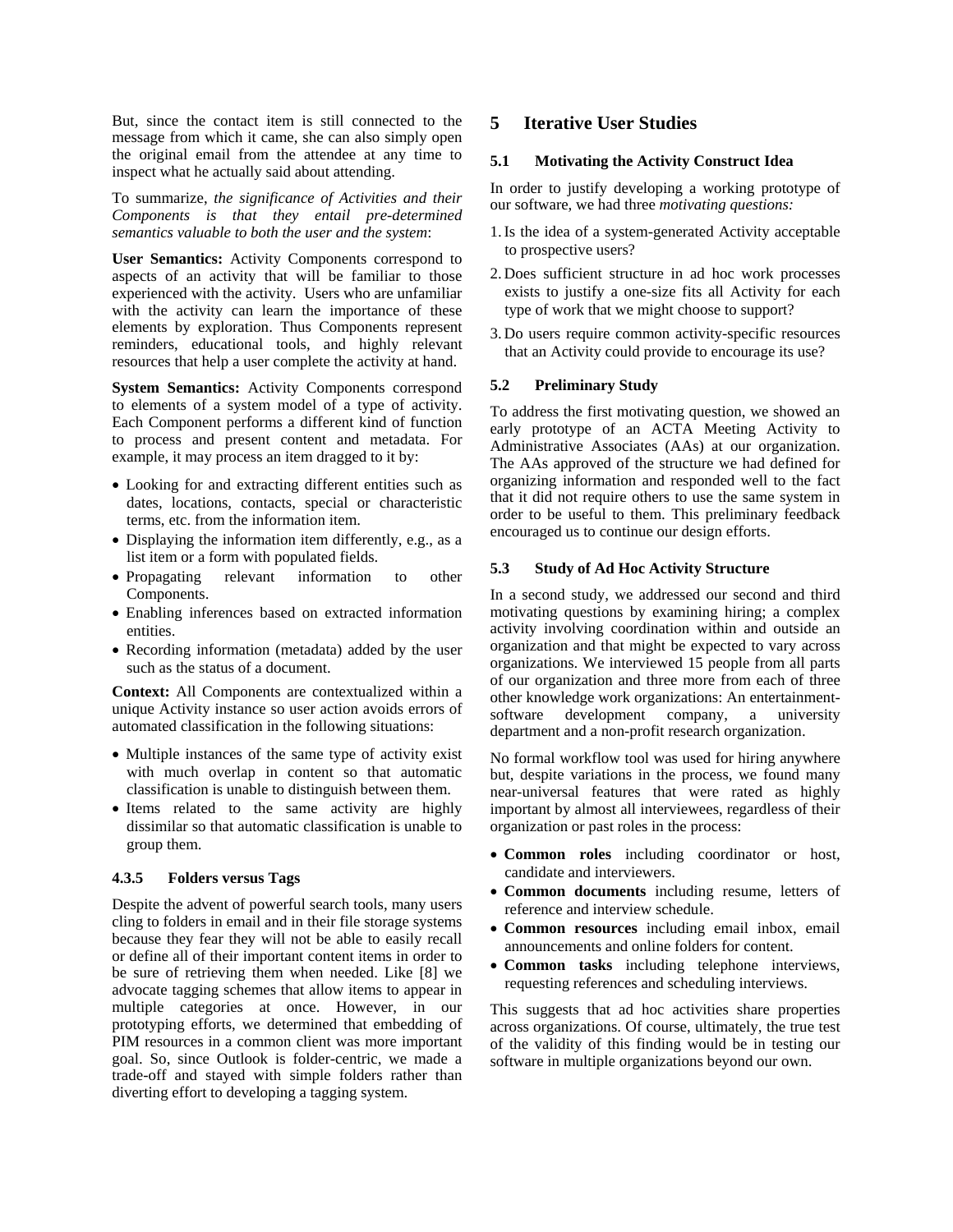#### **5.4 Walkthrough Evaluation Study**

After the ad hoc activity study, we developed a version of ACTA with many of the features described earlier, which was sufficiently robust to support a structured walkthrough of the Hiring Activity.

We conducted the walkthrough with 8 staff members from our organization; an AA (who had supported a hiring process 35 times), a researcher-and-hiringcoordinator (with 15 experiences) and six research managers (with 2-10 experiences of performing the host role). Two participants previously used a shared calendar tool allowing interviewers to assign their own interview slots and five created schedules themselves from a standard Word template shared via email.

Participants were asked to describe how they currently perform 8 tasks that our Hiring Activity supported and rate each in terms of how satisfied they were with their current tools where  $1 =$ "very dissatisfied" and  $5 =$ "very satisfied". They were then walked through the Activity tool prototype and shown how to perform the tasks with ACTA and asked to rate it on the same satisfaction scale. Overall the participants rated ACTA as a 4 (std dev 0.98) and their current tool as a 3.1 (std dev 1.45).

The main criticism of ACTA was that it did not have a shared calendar allowing people to sign themselves up into the interview schedule. For this reason, one of the two participants who previously used a shared calendar very much disliked our tool rating it on average 2.2 on a scale of 1 to 5. The other rated ACTA 4.4 overall but also criticized it for lack of shared calendaring.

The key question the walk-through addressed was whether an Activity-based model for managing laborious tasks appealed to prospective users. Despite lacking a shared calendar, ACTA seemed preferable to existing resources. This justified developing a working prototype and the feedback also inspired us to enable users to publish to and synchronize with a shared calendar in our next prototype.

#### **5.5 Evaluating TV-ACTA in Daily Use**

A working prototype of TV and ACTA was developed for in situ evaluation. It was pre-tested in daily use by three of the authors, one of whom used it for several months and despite various bugs and limitations it was finally deemed good enough to test our design ideas.

Twelve diverse volunteers were recruited to use and give us feedback on our TV-ACTA prototype (Table 1):



Table 1. Twelve participants who used and gave feedback about TV-ACTA

The four "Admins" (AAs) have very diverse roles, such as personal assistant, lab coordinator, event coordinator and legal assistant. The "Liaison" assists with customer relations. One "Manager" manages several software engineers who work with an external customer; the other is head of a 40-person non-research organization. Only two of the participants have any programming skills that would suggest technical sophistication.

#### **5.5.1 Daily Use Evaluation Procedure**

Volunteers were trained on how to use TV-ACTA at installation time. They were also given a manual. During the usage period, a researcher would stop by occasionally to determine if there were any ongoing problems, answer questions and give advice and tips.

After at least 3 weeks, (in most cases 4) a semistructured debriefing interview was conducted with each of the participants that tried out the software. The first part involved an open ended section in which users were asked to discuss usability, intuitiveness and usefulness of the software. The second involved a formal series of questions including a series of feature rating questions using a 7-point Likert scale; 1=Extreme Dislike; 7=Extreme Like (plus notations for forgetting or never trying features).

#### **5.6 Findings**

We begin this section with two pragmatic issues which impacted our evaluation. We then turn to more general findings organized in terms of the issues presented earlier in the "General Design Issues" section.

#### **5.6.1 Acclimatization**

On average, participants had 7.5 active TV to-dos (StdDev 5.2) and 2.8 with deadlines (StdDev 2.8) and 5.1 Activities (StdDev 6.6) at the time of the debriefing interview (not including deleted, completed or archived to-dos and Activities). However, several reported not having had enough time to become really familiar with all the new features of TV-ACTA. By comparison, participants estimated creating on average only 2.1 normal Outlook folders during that time.

This suggests that we should have continued the evaluation for far longer with refresher training sessions to allow time for more Activity creation. Seven participants explicitly stated they would like to keep using the software and only two requested that we uninstall it after the debriefing.

#### **5.6.2 Trade-offs of Integration**

While we benefited from integrating our software with Outlook, some of its features worked against us. Firstly, a common default view of Outlook mail folders, "Mail," does not show people Components (Contacts, Attendees, Interviewers) in the folder list. Despite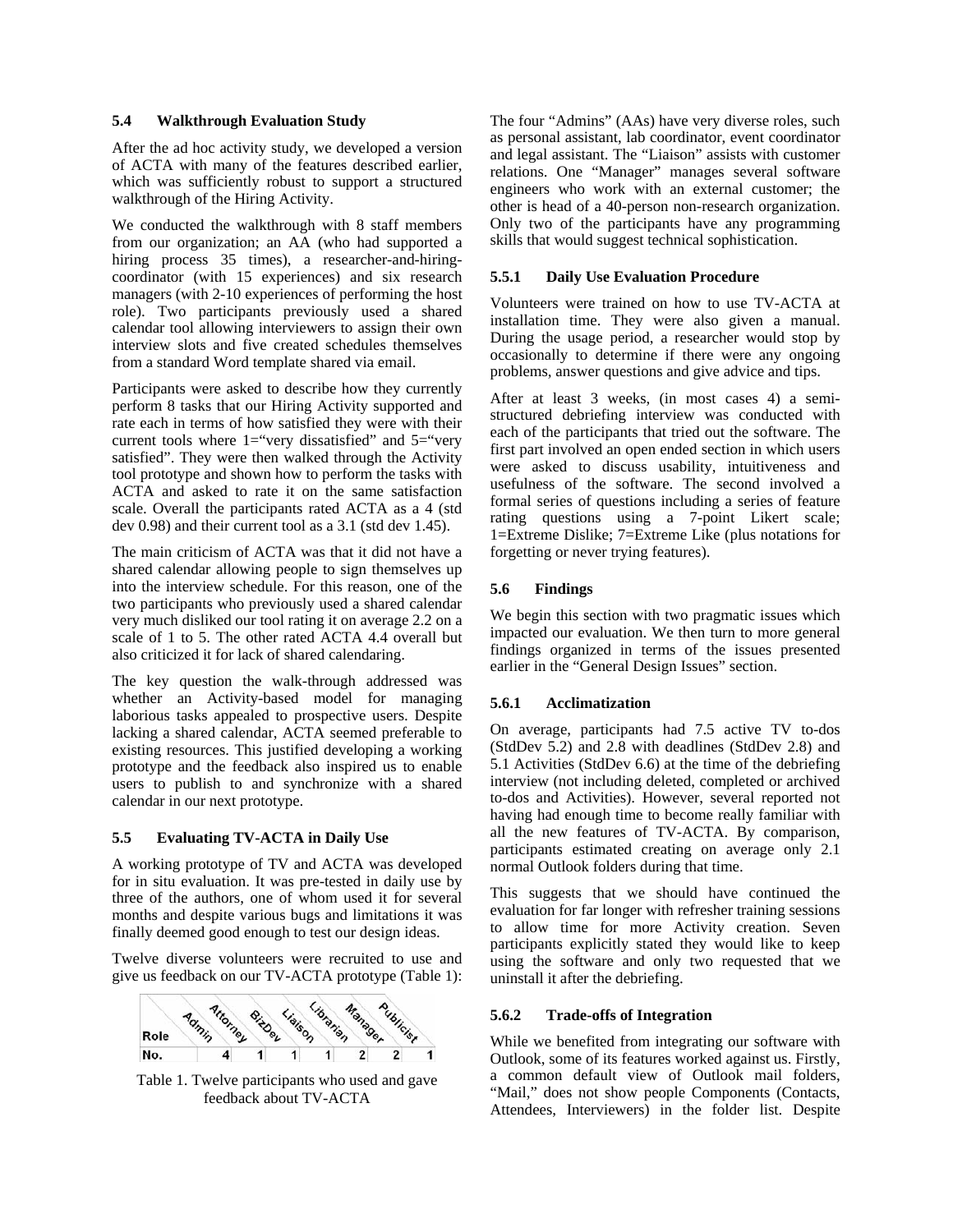warnings 2 participants forgot about the invisible people Components. Also, one user was using Outlook's Favorite Folders features (visible only in the incompatible "Mail" folders view) very much like Activities for ongoing work. Our Activities would not automatically show up in that set, so she found them hard to use.

These flaws underline the challenges of embedding new software in an existing highly-developed application.

# **5.6.3 Usefulness of TV-ACTA.**

On average, users rated the usefulness of both TV-ACTA and (for comparison) Outlook as being the same;  $6.1$  – Considerable Usefulness. They also guessed that they used TV and or ACTA 6.4 times a day on average (when asked to give a rough number estimate). The following findings sections provide more detail by addressing each of the issues we presented in the General Design Issues section of this paper.

#### **5.6.4 Embedding Cross-Media TM and PIM in Email**

Part of the final debriefing interview covered users' reactions to the general idea of embedding TM and PIM resources in their email. This was rated on average 6.5 (between Liking Considerably and Liking Extremely) by the twelve participants; as the Business Developer put it, *"I used to save it in a directory and then I would still save the e-mail. But because this allowed me to just drag and drop and it separated the document and I didn't know where it went, I just knew I could get back to it under an activity folder."* In particular, he liked that ACTA's embedding in Outlook ensured everything was synchronized with the server so he didn't have to back things up any other way.

#### **5.6.5 Complex Interdependent Tasks: From Email to To-Dos to Activities**

Our design anticipated that users would create TV todos principally from email messages, then promote todos to Activities as they evolved into more complex interdependent tasks in email. However, users estimated that they created only about 25% of their to-dos by drag-and-drop from email, so the rest were created by typing into TV. It is not clear, why typing was preferred but it could be that the inbox was still functioning as a to-do list for email and the TV to-dos were not represented by any email at creation time.

One participant only used TV and four participants only created one Activity. On the other hand one Administrative Assistant had 9 Activities and only 3 todos and the Business Developer stated that he was really only using his 11 Activities and that his 29 to-dos were less useful.

Just as there is variation in how people organize their TM and PIM, there were a variety of ways in which TV-ACTA was used. This suggests that we should develop our software to be as flexible as possible.

#### **5.6.6 From Unstructured Work to Pre-Defined Structure**

One of the most crucial questions in our debriefing interview was, 'How do you feel about automatic creation of Component folders?' We wondered if participants might reject structure imposed on their folder organization. However, the average rating was very high; 6.2 (Between Liking Considerably and Liking Extremely). Users also approved the types of Components we created (5.7) and, oddly, did not suggest other types that we might add.

However, the Liaison, who had been organizing a meeting, wanted to be able to discriminate between different types of attendees within a single event:

Liaison: *"I guess I used a lot correspondence… and also the contacts. And I am planning to use agenda but not yet. And I just made some random folders in here*  [in the Activity] *by myself and that's actually good."* 

Interviewer: *"Why did you add 'Dinner'?"* 

Liaison: *"Because I wanted to keep track of who's attending and if I need to add more people I can just refer to it for example, I can just refer to this folder quickly."* 

The Attendees component did not have a feature for subdividing attendees or linking them to different parts of an Activity. So the Liaison had to create a normal folder inside the Activity to capture this distinction.

# **5.6.7 Using Activities to Get Users to Tell us What They are Doing**

A core goal in this research was to determine if users would willingly type Activities even though this was primarily for the benefit of the system. We only had time to create three types, but one of these was only general purpose and would thus not inform our system of the context of PIM. In fact, while most Activities observed at debriefing were Generic, 25% were Meetings and 5% were Hiring. 30% being typed seemed a reasonable number, given the limited choice.

Clearly, then, users are apparently willing to type their Activity collectives, but the question is then, were some activities going unlabeled?

It turned out that during the evaluation period only 4 participants needed to organize a meeting and only 2 needed to create a candidate schedule. Given these small numbers and the fact that 30% of the Activities being typed, we infer that when users found a match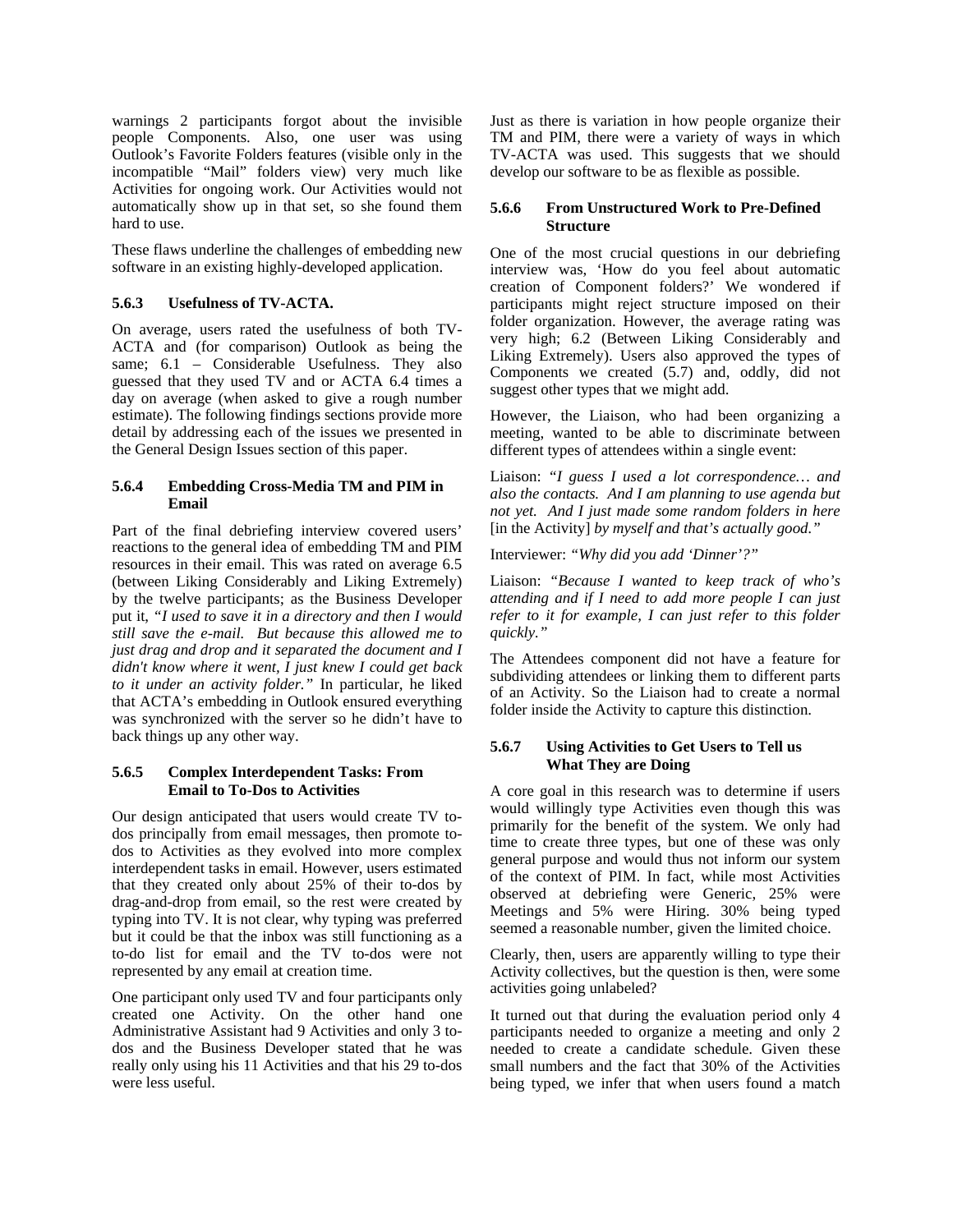with the type of activity they engaged in, they were often willing to assign a type to an Activity.

Due to the relatively infrequent need for the few typed Activities we had time to implement, the Components in the typed Activities were under-utilized. In fact, during development of our software, our lab switched from having managers organize candidate interviews to having one Administrative Associate (AA) do the job which lost us a lot of potential users. However it also meant that we had one avid user who created two Interview Activities and used them a great deal.

Despite such setbacks, we were able to obtain some feedback from actual use of typed Activities. Overall, due to some bugs, the Meeting Activity was rated only 5.3 (between Liking Somewhat and Liking Considerably) by 4 participants who used it, but the Interview Activity was rated 7 (Liking Extremely, in spite of its bugs) by 2 participants who used it.

Most criticisms were attributable purely to the bugs with users telling us they would otherwise have made much greater use of the resources and expressing a lot of interest in trying future versions of the software.

#### **5.6.8 Folders versus Tags**

Because we wanted Activities to behave as much as possible like normal mail folders, we designed dragand-drop into an Activity to move items out of the inbox. To our surprise, this attempt at consistency with folders backfired on us. Several participants became confused because they expected items to still be in the inbox because they were still working on them.

*"…correspondence, putting the documents all in one place. I like that and once I got used to the fact that they moved from my mail because my first instinct was you do the search and wait a second, I know I just got that. Oh, it's over there. So that, once you get used to that, I think that's fine. But it kind of had me."* – Manager.

Our software relies on a change in the way that users think about using folders. While this worked well for most, some found it tricky to get used to. A future system, based on tagging to allow items to reside in the inbox, might be a better alternative for some and is a direction we would like to pursue in the future.

#### **5.7 Summary of Findings**

Recalling the two key questions introduced earlier in this paper, our findings suggest that, even with a buggy prototype:

• Users are happy to use system generated structures for content even with no 'smart' behavior as a reward.

• Users are willing to assign types to their work activities, in essence, to tell us what kind of work they are doing, when we 'piggyback' content labeling on existing filing practice.

The goal of our research efforts, given our limited resources, was simply to develop a prototype that was just good enough to verify these two points before investing more resources in furthering our research agenda. We believe we have accomplished this goal. We also obtained feedback on how to improve TV-ACTA to make it more useful, usable and less buggy.

If we develop more Activity types such as 'Writing,' 'Purchasing,' 'Hosting a Visit,' 'Travel' and so on, we suspect the percentage of classified Activities will rise. Since we reuse existing Components across Activities it is not particularly expensive to generate a new type. We plan to refine our Activity designs and conduct further studies to identify further useful types.

However, the Holy Grail of our research is to provide context for reasoning and learning software to support automation of routine PIM (e.g., classification of content, finding related information or contacts, or suggesting to-dos). Such automation will further encourage use of TV-ACTA. Our findings suggest that our approach is acceptable even though it imposes structure and depends on users typing their collections. Users apparently find enough value in the existing design to persuade them to 'play along' with these impositions even without the benefits of automation.

# **6 CONCLUSIONS**

Evidence from use of TV-ACTA supports the idea of imposing artificial structure on users' TM and PIM and the idea of getting users to assign system types to their activities to provide context for an intelligent back-end. We plan to integrate TV-ACTA with back-end inferencing software from the DARPA CALO program and to conduct evaluations to see the extent to which additional context provided by TV-ACTA improves inferencing beyond what is possible with current non-Activity-centric resources.

# **7 ACKNOWLEDGMENTS**

This work was supported by the Defense Advanced Research Projects Agency (DARPA) under Contract No. NBCHD030010. we thank the people who took part in our studies. We also thank Jonathan Cohen, Paul Rasmussen and Timothy Chang, our engineers.

# **References**

1. Bellotti, V., Ducheneaut, N., Howard, M., and Smith, I. Taking email to task: The design and evaluation of a task management centered email tool. In *Proc. CHI 2003*, ACM Press (2003), 297-304.